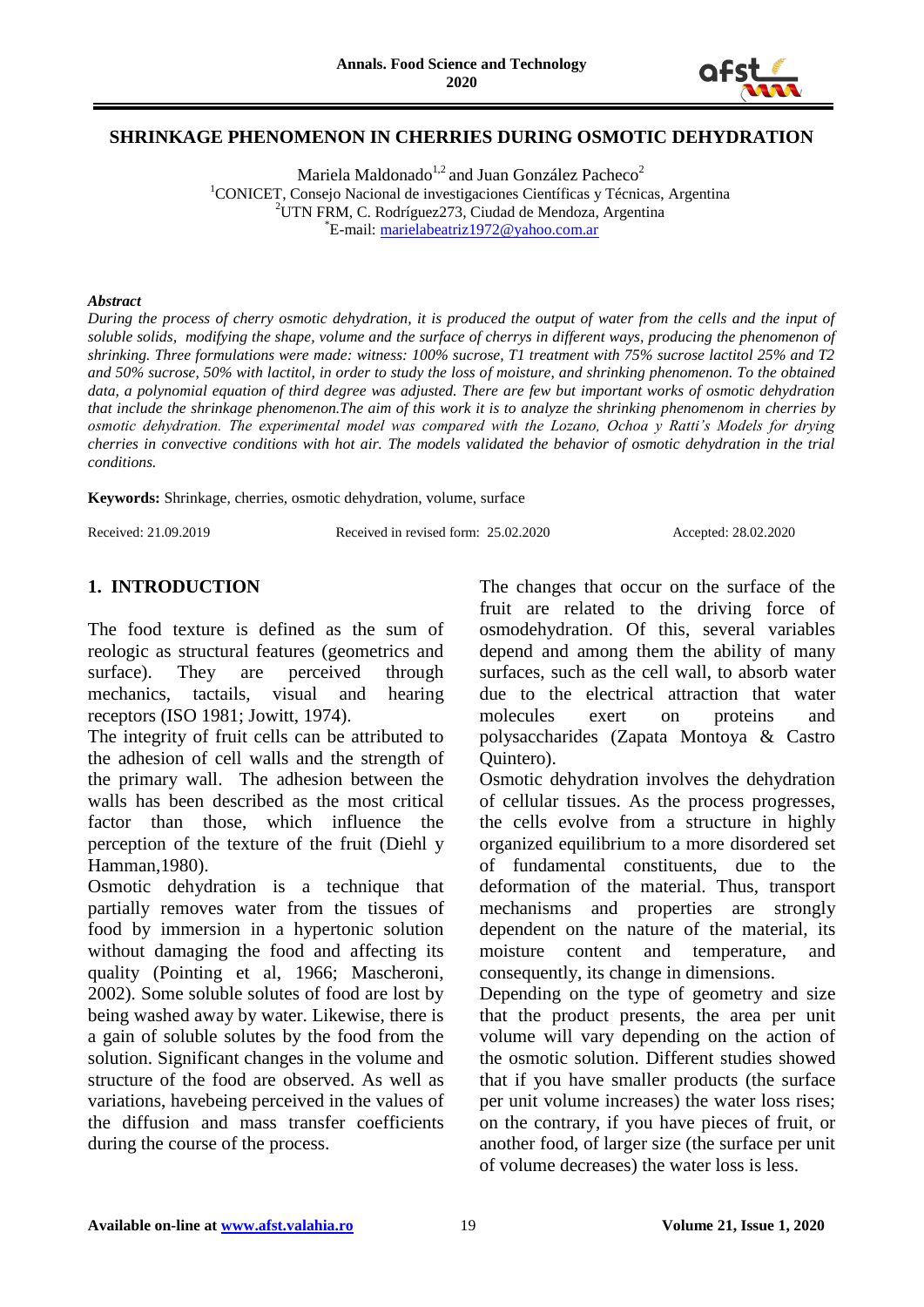

Knowing the dimensions and shape of the fruit and its modifications during processing, is important for its handling and for the design of the machinery with which it can be processed (Giner, 1989).

As Ochoa (2007) said: "the theoretical approach for shrinkage considers the mechanical forces, and account for material stresses and deformations during drying". This approach would be complicated when applied to foodstuffs because of the multiphase and cellular nature of foods tissues, (Crapiste, et al., 1988; Ratti, 1991, 1994). Some authors studied this phenomenon of shrinking indrying of foods with convective heat air and microwave drying (Raghavan&Venkatachalapathy, 1999). They have proposed fitting equations to experimental data (Ketelaarset al.(1992), Abaloneet al. (1994), Pezzutti (1994), Arnosti, et al. (2000), Mulet, et al. (2000), Moreira et al.(2000), Prado et al. (2000), Ochoa et al. (2002a, 2002b). They have presented data and models in the literature to evaluate the changes of volume and surface area.

Ratti (1994) has indicated that for some foodstuffs, e.g., carrots and pears, the  $V/V_0$ versus  $X/X<sub>0</sub>$ it functionis linear in the whole range of water content. This author proposed a model that Ochoa applied to sweet cherries with good results (Ochoa et al. 2002a, 2002b).

The use of variable porosity and volume due to shrinkage during drying improved notably the predictions of the simulation model, showing that shrinkage should not be neglected in the modeling. For other products such as potatoes, garlic,and this author considered that the shrinkage of biological materials under dehydration must also be taken into account when used in the macroscopic balances (Ratti and Crapiste2009).

A general model has been presented by Ochoa et al. (2007) to study the shrinkage in sour and sweet cherry for drying convective. Lozano et al. (1983) also proposed a model to study the shrinking phenomenon.

During the osmotic dehydration, the shrinkage phenomenon occurs too, similar as in dehydration by convective heat air conditions. These phenomena of diffusion modify the

shape and the surface in one way or another, producing shrinkage phenomenon due to loss of water that the fruit undergoes, modifying its volume and area. The fruit also undergoes modifications in the weight depending on the characteristics of the dehydrating agent used, the nature of the fruit, temperature, concentration and other intrinsic variables to the system. However, there are few but important studies about shrinkage phenomenon in osmotic dehydration. Silva et al. (2012) studied convective drying conditions in pineapple. Internal changes occur in pineapple`s structure, and diffusion model depends in a shrinkage variable and a variable effective diffusion coefficient, as a better solution.

According to Silva et al. (2014a,b) shrinkage produces internal changes in the structure of the product that affects the effective mass diffusivity. Silva et al.(2014a) have studied the osmotic dehydration of guava slabs using numerical solutions of the one-dimensional diffusion equation with boundary condition of the first kind. They used two models: model 1 disregards the shrinkage of the product and assumes that effective mass diffusivity constant during the process; model 2 takes into account shrinkage, considering effective mass diffusivity as variable.

Farias Aires et al. (2017) studied osmotic dehydration in apples with sucrose at different temperatures, using a model that considers shrinking and variation of process parameters. Silva Júnior et al. (2016) studied the same phenomenon in osmotic dehydration of banana slices.

Almeida Farias Aires et al. (2018) have described a three dimensional numerical solution of the diffusion equation in apples with parallelepiped shape, considering phenomenon of shrinking.

Based on the evidence named above on how shrinkage affects the diffusion phenomenon, the aim of this work is to study experimentally the volume and surface area changes during the osmotic dehydration in whole sweet cherries without pit and to analyze the evolution during the process. The experimental data were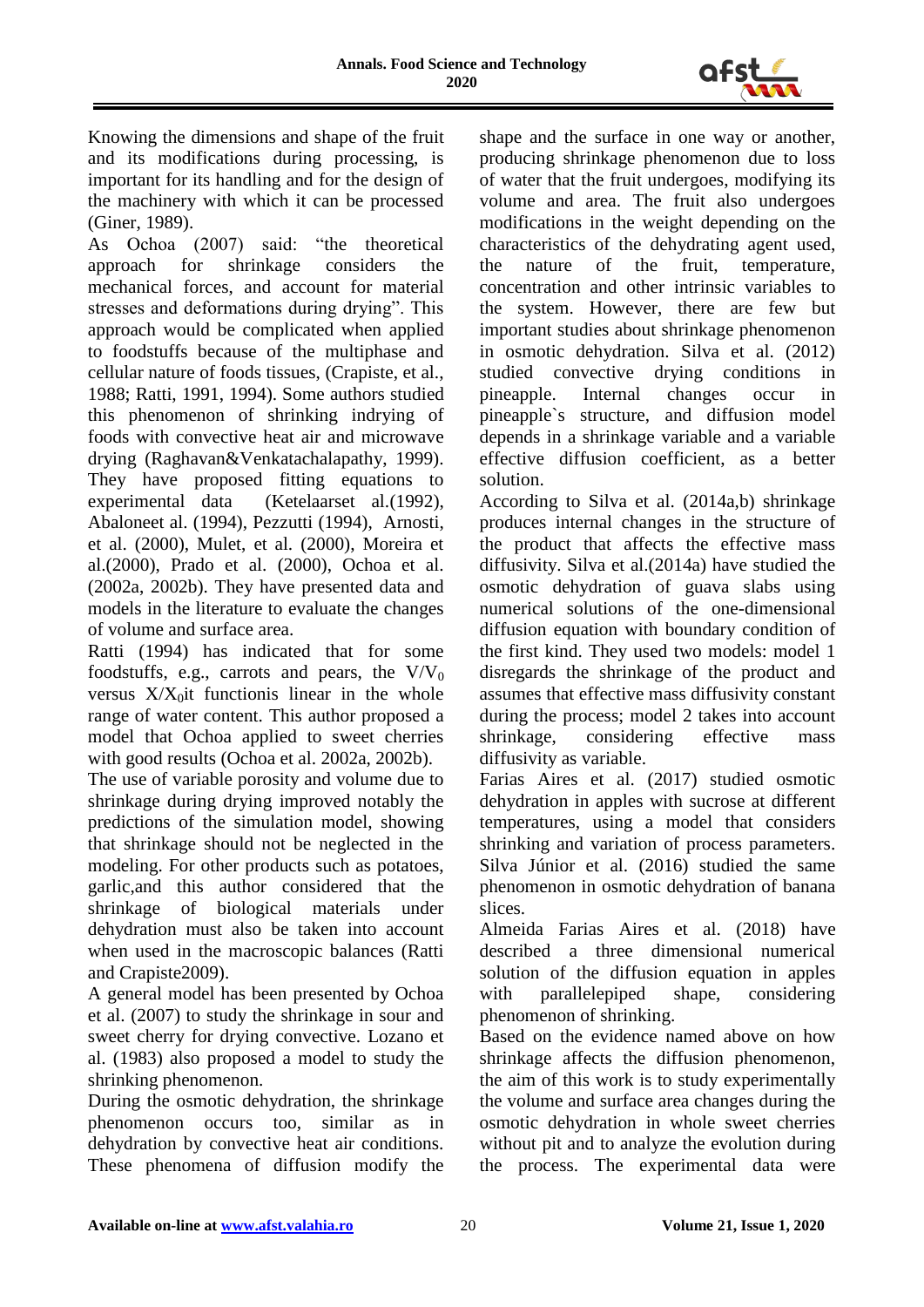

modeled by a polynomic equation and compared with the Lozano, Ratti and de Ochoa"s modelsas the first approximation.

# **2. MATERIALS AND METHODS**

Bin Sweet cherries of the cultivar (2.4 cm, weight: moisture content: 98% ±; soluble solids: 0.1 °Brix; pH: 4.2), produced in Mendoza, Argentina, were used in the present study case. A multiple impregnation process was used by the slower method. This involves placing the fruit in a solution of relatively low initial concentration, which was increased gradually until reaching the desired final concentration, leaving them a 24 hour period between each concentration. Sixkg of cherries were used. The sweetener solution was added to them in sufficient quantity to cover all of them (ratio of 1:1.2 solid-liquid). The experiment was maintained in constant stirring. The process began with an initial sweetener solution with a nominal soluble solids concentration of 25°Brix in order to prevent wrinkling of the fruit. The prepared syrup was boiled, and cooled until it was 60°C. This temperature was maintained during all the process. The cherries were placed into the solution. Syrup over the cherries was left for a period of 24 hours until the next impregnation. At this point, a withdrawals sample and measurements were made. This process was repeated successively, with the purpose of reaching the soluble solids concentration in a nominal amount of 10°Brix at each new impregnation. It was repeated until the sweetener solution got a minimum concentration of 55°Brix in the flesh. Five impregnations were carried on in full. The syrup mass was kept constant until the last impregnation. The experiment was carried out with cherries, six kg assays were performed in triplicate with sample treatments: Witness samples: 100% sucrose, T1: sucrose 75% lactitol 25%, T2: sucrose 50% - lactitol 50%. The candying was done in five stages from 25° to 65°Brix. Coloration was done between the third and fourth impregnation with erythrosine and amaranth to 0.0238 and 0.019%

respectively and 2% citric acid, reaching pH 3.5. Cherries were packaged in glass flasks of 360 cc and they were autoclaved at 121°C for 10 min using a high-pressure steam sterilizer.

The following parameters were measured in triplicate: soluble solids with Atago refractometer in solutions and fresh during the process, and the moisture in an oven dried at  $100 \pm 5^{\circ}$ C for 24 hours.

## **2.1. Sampling for syrup and flesh**

Three sample portions from different parts of syrup, which was mixed to obtain a homogenate system, were taken. The measurement was performed in triplicate and the mean was calculated. Measurements in the flesh were carried out on three cherries (replicates) from different parts of the system, following the same steps above. The three separate samples were allowed to stand for 1 minute on absorbent paper to remove syrup in excess, then they were crushed and only one portion of liquid was obtained in order to measure the Brix value. The sampling frequency after each impregnation was: 1)Every 1 hourbetween to measure weight with an analytic scale Radwag AS/220/C/2 with a precision of  $10^{-5}$ gand 2) dimension with caliper Palmer Helios (1:50mm).

# **2.2. Shrinkage**

In order to measure the shrinking 30 cherries, they were place nylon net.Assuming that the cherry looks like a sphere, three diameters were measured at the coordinates of r,  $\theta$ , $\varphi$ . This gave rise to diameters D1, D2 and D3 respectively. These dimensions were measuredwith a caliperPalmer Helios (1:50mm) every time, and weighted a scale Radwag AS/220/C/2 with a precision of  $10^{-5}$ g during the 5 days of the process, the first 6 hours of treatment.

## **2.3. Mathematical treatment**

With the length measurements, the radius of cherries was calculated. With these, their volume "V" (1) and surface "S" (2) area were calculated using the Microsoft Excel<sup>®</sup> program. In addition, the relative weight loss percentage "Wr" (3) of the cherries was also calculated.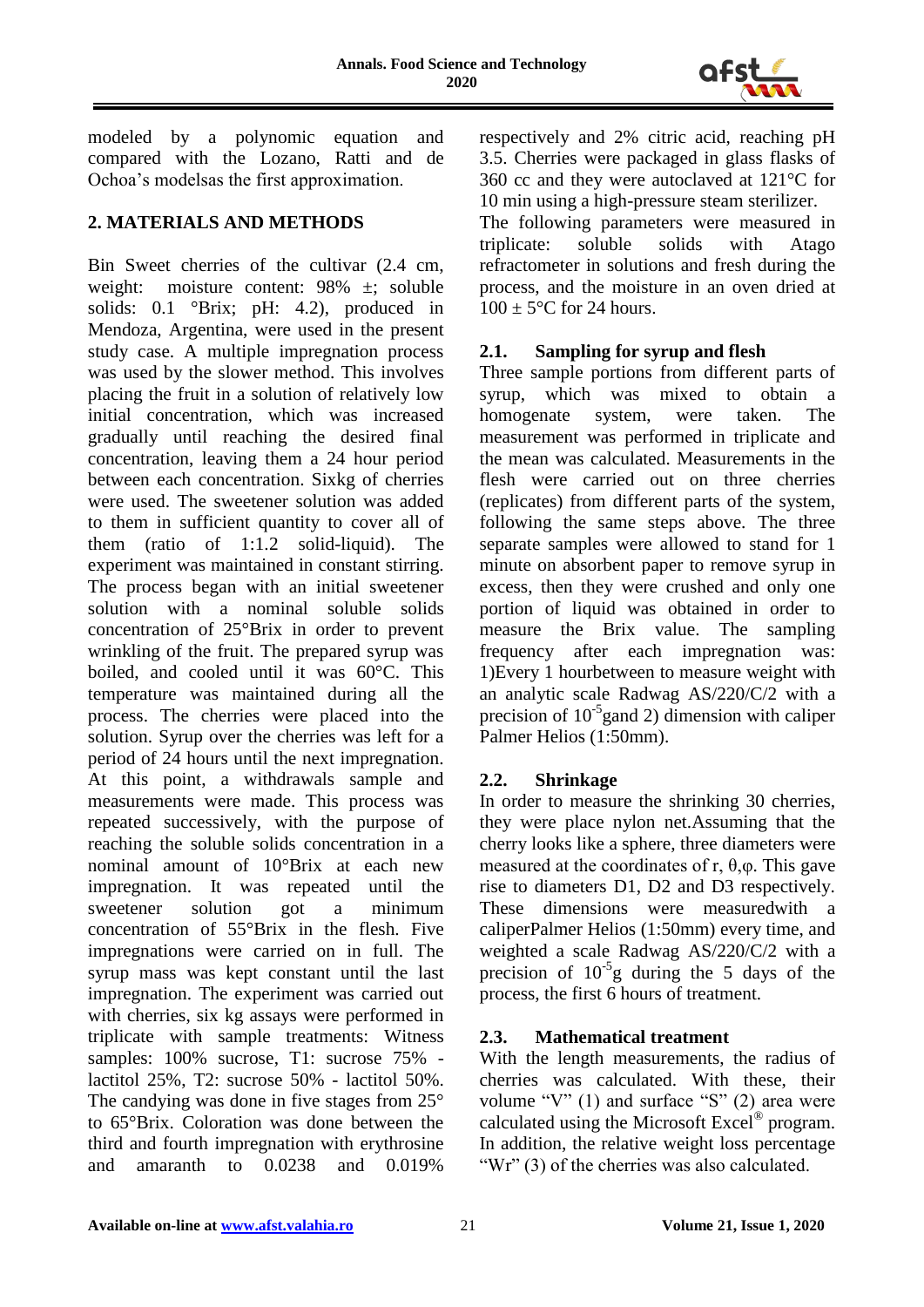

These equations were used:

$$
V = \frac{4}{3}\pi r^{3}
$$
 (1)  

$$
A = 4\pi r^{2}
$$
 (2)  

$$
Wr = (Wi-Wt)/Wi \times 100
$$
 (3)

This was done taking into account that cherries resemble a hollow sphere, whose sphericity is calculated using the equations of Wadell (1932) "φ1" (4) and Sneed & Folk(1958) "φ2"  $(5)$ :

$$
\varphi 1 = \frac{D1}{MAX(D)} \tag{4}
$$
  

$$
\varphi 2 = \sqrt[8]{\left(\frac{D3}{D1}\right)x \left(\frac{D2}{D3}\right)^2} \tag{5}
$$

φ1 - sphericity according to Wadell

φ2 - sphericity according to Sneed & Folk

W - cherry weight (g)

Wi - initial cherry weight (g)

Wtcherry weight over time (g)

Wr - relative weight loss percentage (%)

MAX(D) - maximum diameter value

D1- cherry diameter 1 (mm2), measured in the r coordinate

D2 - cherry diameter 2 (mm2), measured in the θ coordinate

D3 - cherry diameter 3 (mm2), measured in the φ coordinate

Avg. – average;

On the other hand, the volume (6), surface (7) and moisture (8) variation rates were calculated using the Microsoft Excel<sup>®</sup> Solver plug-in, whose equations are described below:

Volume rate = 
$$
\frac{V}{V_o}
$$
 (6)  
\nSurface rate =  $\frac{S}{S_o}$  (7)  
\nMoisture rate =  $\frac{X}{Xo}$  (8)

S - surface  $(mm<sup>2</sup>)$ ; V<sub>o</sub>-initial volume  $(mm<sup>3</sup>)$ V - volume  $(mm^3)$ ;  $X_0$  - initial moisture  $(\%)$  $X$  - moisture  $(\% )$ 

Then the moisture and volume variation rates were adjusted by a 3rd degree polynomial (9), represented by the following equation:

$$
y = ax^3 + bx^2 + cx + d \tag{9}
$$

This polynomial type model was compared with the Ratti (10), Ochoa (11) and Lozano (12) model, using the following equations:

$$
\frac{V}{V_o} = 0.2407 + 0.7534 \frac{X}{Xo}
$$
 (10)

$$
\frac{V}{V_o} = 0.7598 \left(\frac{X}{X_o}\right)^3 - 0.6698 \left(\frac{X}{X_o}\right)^2 + 0.5299 \left(\frac{X}{X_o}\right) + 0.3795 \tag{11}
$$

$$
\frac{V}{V_0} = 0.161 + 0.816 \frac{X}{X_0} + 0.022 e^{\frac{0.018}{X + 0.025}} + \left(0.209 - \frac{0.966}{X_0 + 0.796}\right)\left(1 - \frac{X}{X_0}\right) \tag{12}
$$

#### **3. RESULTS AND DISCUSSION**

Table 1 shows principal dimensions of cherries used in trials. The cherries had an average diameter of 21.13 mm, surface  $1402.91$ mm<sup>2</sup>, volume  $4941.72$ mm<sup>3</sup> and sphericity 0.89by Wadell (1932)and 0.86by Sneed & Folk (1958)and a weight of 6.59200g.

The dimension of cherries were diminished during the process due to the loss of water, modifying its volume, surface and weight according to the increase of loss moisture and the imput ofsoluble solids into flesh. We have considered the cherry asa small sphere because the sphericity calculated by Wadell and Sneed &Folk"s Models were average0.88 and average 0.83 respectively.

Figure 1 shows the decrease in moisture in cherries. It can be observed as a function of the treatment time. In all treatments, the moisture content at the initial time was 98%.

The same behavior was diminishing with the course of the time by the exit of water that happens in the phenomena of osmotic dehydration, when these are placed in a hypertonic solution of syrup.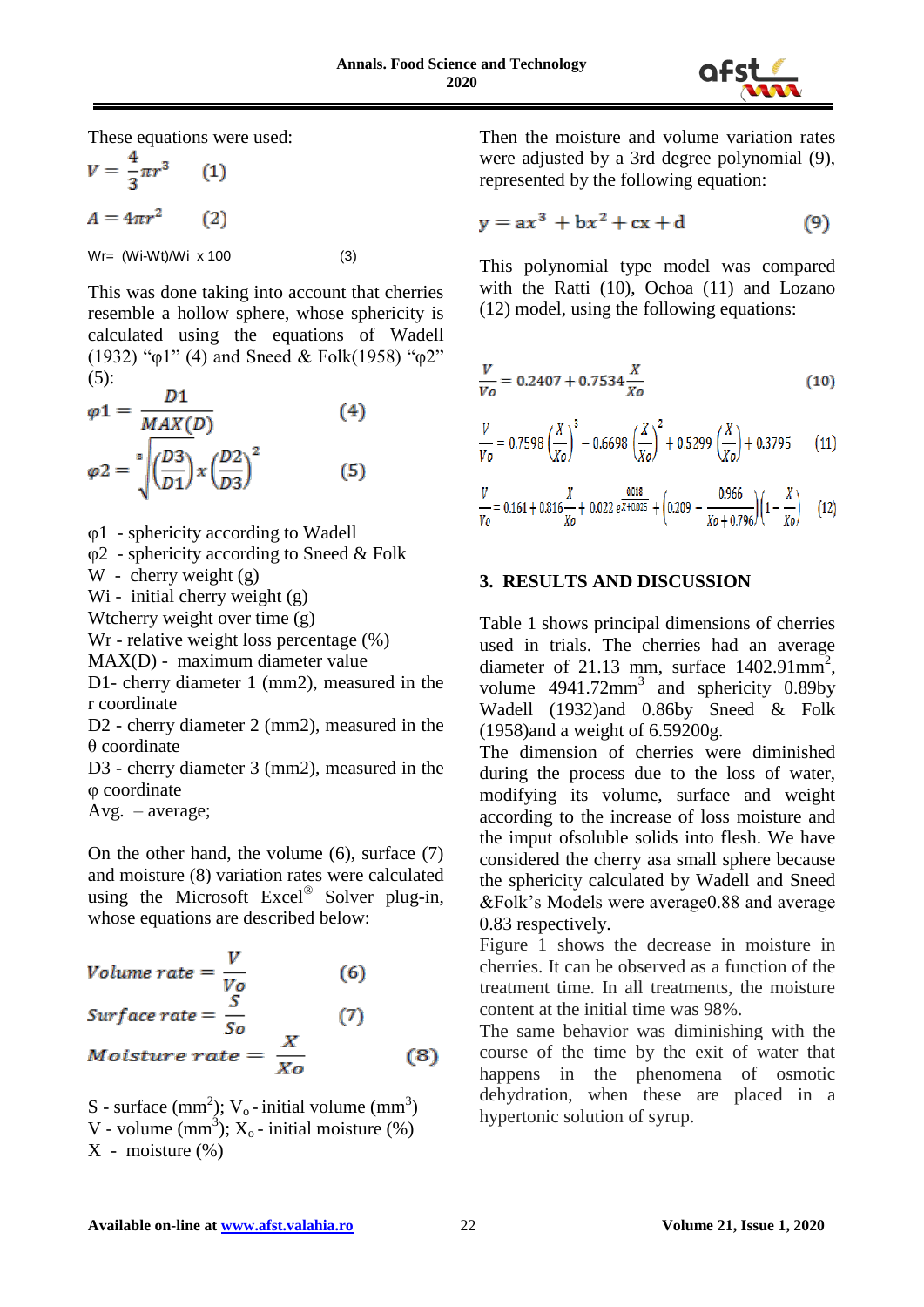

| 1 MMIVII 1 IIINUIDHI MIINUININJID VI VIIVIIIVO MOVM III VIIMID |           |                    |       |           |               |          |                     |        |  |  |
|----------------------------------------------------------------|-----------|--------------------|-------|-----------|---------------|----------|---------------------|--------|--|--|
| Treatment                                                      | $D1$ (mm) | $D2$ (mm) $D3$ mm) |       | $S$ (mm2) | $V$ (mm $3$ ) | $\Phi$ 1 | $\Phi$ <sub>2</sub> | W(g)   |  |  |
| T0                                                             | 21.41     | 22.56              | 19.98 | 1421.41   | 5039.12       | .00      | 0.86                | 6.9770 |  |  |
| T 1                                                            | 20.83     | 21.29              | 22.25 | 1555.30   | 5767.62       | .00      |                     | 6.3568 |  |  |
| ፐገ                                                             | 21.42     | 22.57              | 20.00 | 1422.89   | 5046.98       | .00      | 0.86                | 6.4423 |  |  |

**Table1. Principal dimensions of cherries used in trials**



**Figure 1. Comparison of moisture loss for the three formulations and their evolution over time**

For all the treatments, the Witness: 100% sucrose, T1: sucrose 75% lactitol 25% T2: lactitol 50- sucrose 50% were adjusted an equation of the type y: ax +b, being  $\mathbb{R}^2$ : 0.9925 for the Witness: sucrose 100%;  $R^2$ : 0.989 for T1: 75% sucrose lactitol 25% and  $R^2$ : 0.9786 for T2 treatment: 50% lactitol 50- sucrose. Although, they behaved in a similar way, it can be observed that theWitness treatment, 100% sucrose, had a final value of 23% moisture, the T1 of 35% and the T2 of 44%.

It could indicate that the sucrose has a greater osmodehydrating power when it is found alone in solution than when it is combined with lactitol in different concentrations or proportions. The difference of osmotic dehydration between the different treatments was an average of 10% at the end of it treatment. This could suggest a different form of diffusion of the sucrose molecule relative to that of lactitol. Table 2 shows the decrease of weight during the process.

| process |                |         |  |  |  |  |  |
|---------|----------------|---------|--|--|--|--|--|
|         |                | T2      |  |  |  |  |  |
|         |                |         |  |  |  |  |  |
| 6,9770  | 6,3568         | 6,4423  |  |  |  |  |  |
| 6,2091  | 5,9503         | 6,2770  |  |  |  |  |  |
| 6,02113 | 5,87550        | 6,24786 |  |  |  |  |  |
| 5,93117 | 5,80250        | 6,17133 |  |  |  |  |  |
| 5,81376 | 5,72280        | 6,14297 |  |  |  |  |  |
| 5,69488 | 5,54670        | 6,03618 |  |  |  |  |  |
|         | T <sub>0</sub> | T1      |  |  |  |  |  |

**Table 2. Cherries weight reduction during the** 

In the first 13 hours of trials, all the treatment lost the most of the weight. As a Witness: 100%suc. diminished about 86%of its weight; the T1 diminished about 92%of its weight and the T2 diminished about 97%of its weight. This was due to the exit of water and other substances that were not identified. During the rest of the process, the loss of weight it was very little. For the witness:100%suc. diminished about 14%of its weight, T1 diminished about 8%of its weight and T2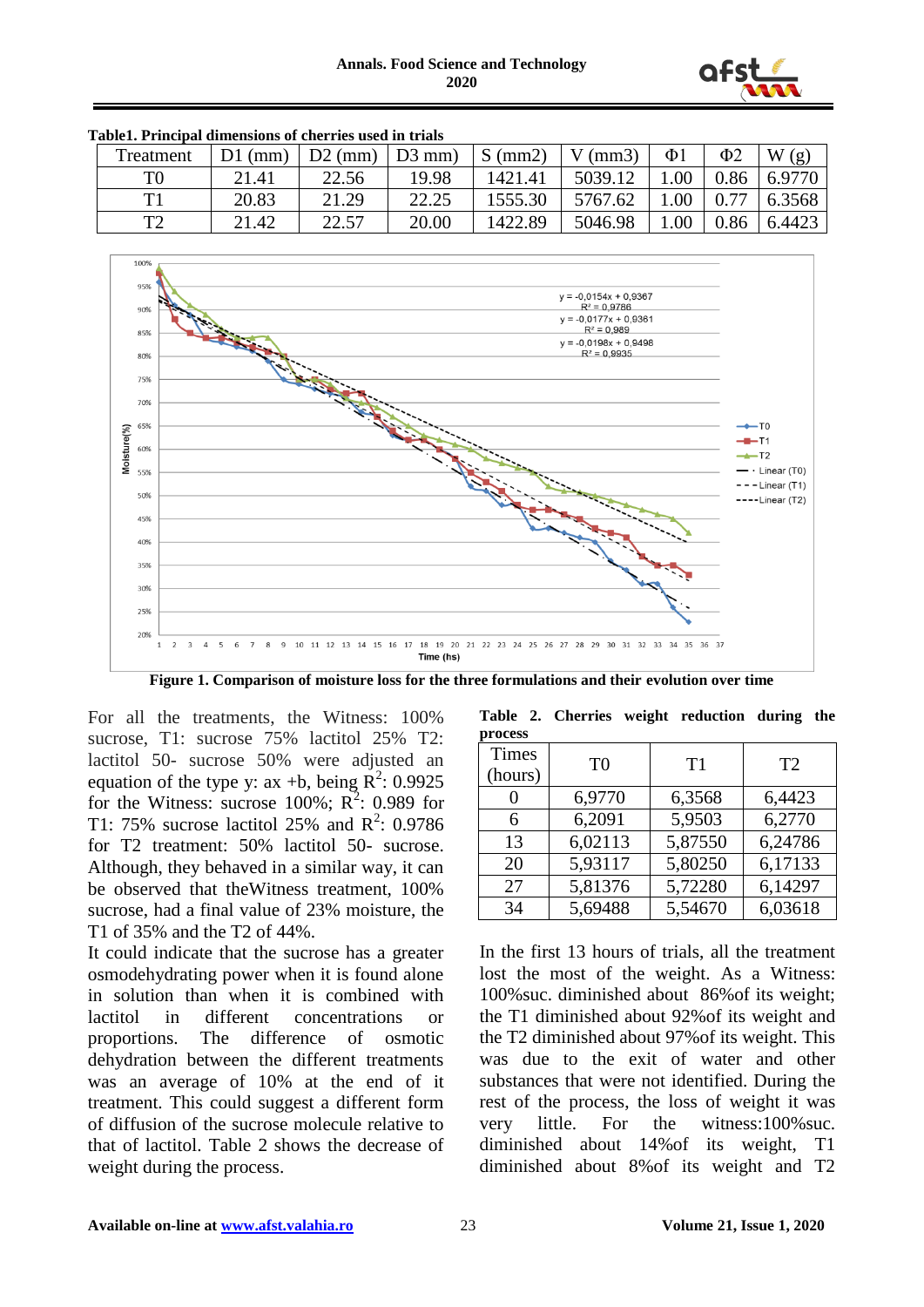

diminished about 3%of its weight. This datacould be indicating that the influence of the nature of the substance, where the cherries were immersed, modifies the intrinsic behavior of porous matrix. Maybe, simultaneously with the loss of moisture, the matrix of cherries wasmodified.Likewise, other authors found in other fruits, that moisture loss occurs, due to the open structure of tissues.

The cellular membranes are not completely semipermeable. Different materials such as solutes from the solution to fruit tissues and solutes from the vegetables or fruits to solution diffuses in the samedirection together with the water. Structural changes in tissues occur simultaneously to the moisture transport. The first few layers of cells are usually assumed to die in response to damage that occurs at the microscopic and macroscopic levels during dehydration (Mavroudis et al., 2004; Ferrando and Spiess, 2001). This hypothesisis consistent with the Alzamora et al.'s (1997) studies showed that osmotic dehydration of strawberry resulted in lysis of plasmalemma, tonoplast and middle lamella membranes (Alzamora et al. 1997). Owing to water loss, protein denaturation takes place resulting in damaged membranes (Salisbury and Ross, 1997). The cell walland cell membranes damage leads to decreased iability and finally cell death (Ferrando and Spiess, 2001).

However, cell death does not always occur.Lewicki and Porzecka- Pawlak (2005) showed that osmotic dewatering caused changes in the size and shape of fruit cells. Sometimes these effects were not enough to break cell walls or to split middle lamella. (Lewicki and Porzecka- Pawlak 2005). The loss of weight modifies the volume and surface of the cell of the cherries in different ways.

Nevertheless, the mechanisms of moisture transport during osmotic dehydration of fruit and vegetable tissues are not completely understood. The three most important pathways for mass transfer were proposed as apoplasmic transport (external to cell membranes) symplasmic transport (internal to the plasma membrane) and trasmembrane flux (Marcotte et al., 1991).

Figure 2 shows the decrease of volume for the three treatments. The behavior was adjusted by a polynomic equation  $ax^3 + bx^2 + cx + d$  being  $R^2$  $= 0.9903$  for witness,  $R^2 = 0.9895$  for T1: suc. 75% - lact 25% and R² = 0.9889 for T2: lact 50- sucrose 50%.

The loss of volume was similar for the Witness: suc. 100%, It beganwith aloss volume rateof 1 and decreased to 0.91 after 6hours,0.81 after 12 hours, 0.79 after18 hours, 0.73 after 24 hours, 0.69 after 30 hours and finally 0.61 after 35 hours.



**Figure 2. Evolution of dimensionless volume loss in relation to time for the three formulations**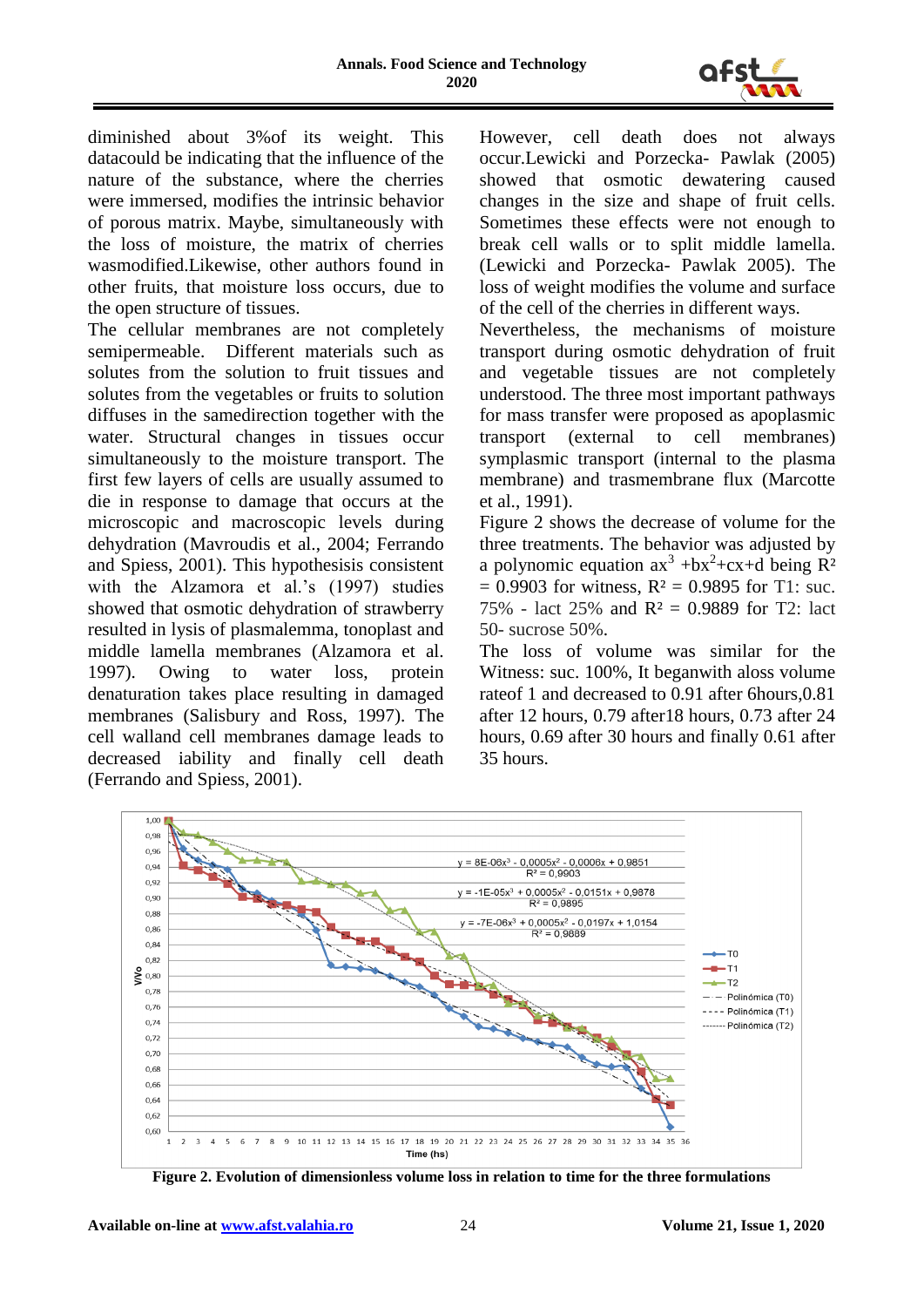



**Figure 3. Evolution of dimensionless surface loss in relation to time for the three formulations**

The loss of volume in T1: suc. 75% - lact. 25% was decreasing slightly less than the Witness. It began with a loss volume rate of 1 and decreased to 0.90 after 6hours, 0.86after 12 hours, 0.82 after 18 hours, 0.77after 24 hours, 0.72 after 30 hours. Finally 0.63 after 35 hours. The loss of volume was similar for the T2: lact. 50- suc. 50% was decreasing more than theWitnessat the beginning until the 24 hour but it was slower the last 12 hours. It began with a loss volume rate of 1 and decreased to 0.95 after 6hours, 0.92after 12 hours, 0.86 after 18 hours, 0.77after 24 hours, 0.72 after 30 hours.Finally, 0.67 after 35 hours.

The decrease in volume was increasing as time passed and the loss of moisture,also increased. It was higher for the Witness respect to T1 and T2.Maybe it suggests a different form of diffusion of the sucrose molecule relative to that of lactitol.

Figure 3 shows the decrease of surface for the three treatments. The behavior was adjusted by a polynomic equation  $ax^3 + bx^2 + cx + d$  being  $R^2$ : 0,9904 for Witness, R²: 0,9889for T1: suc. 75% -lact. 25% and R²: 0,9884 for T2: lact. 50- suc. 50%. The loss of surface was similar for the Witness: suc. 100%, It began with a loss

volume rate of 1 and decreased to 0.94after 6hours,0.87after 12 hours, 0.86 a las 18 hours, 0.81after 24 hours, 0.79after 30 hours and finally 0.72after 35 hrs.

The loss of surface in T1: suc. 75% - lact. 25% was decreasing slightly less than the Witness. It began with a loss volume rate of 1 and decreased to 0.94after 6hours, 0.91after 12 hours, 0.88after 18 hours, 0.84 after 24 hours, 0.81after 30 hours. Finally 0.73 after 35 hours.

The loss of surface was similar for the T2: lact. 50 - suc. 50% was decreasing more than the Witness at the beginning until the 24 hours but it was slower the last 12 hours It began with a loss volume rate of 1 and decreased to 0.97after 6hours, 0.94after 12 hours, 0.92after 18 hours, 0.85 after 24 hours, 0.81after 30 hours. Finally 0.76after 35 hours.

The decrease in surface was increasing as time passed and the loss of moisture,also increased. It was higher for the Witness respect to T1 and T2. It could indicate that the sucrose has a greater osmodehydrating power than lactitol and affects in different ways the cherry cells. The volume and surface influence its final texture due to a differential diffusion of water that gets out of flesh cherries.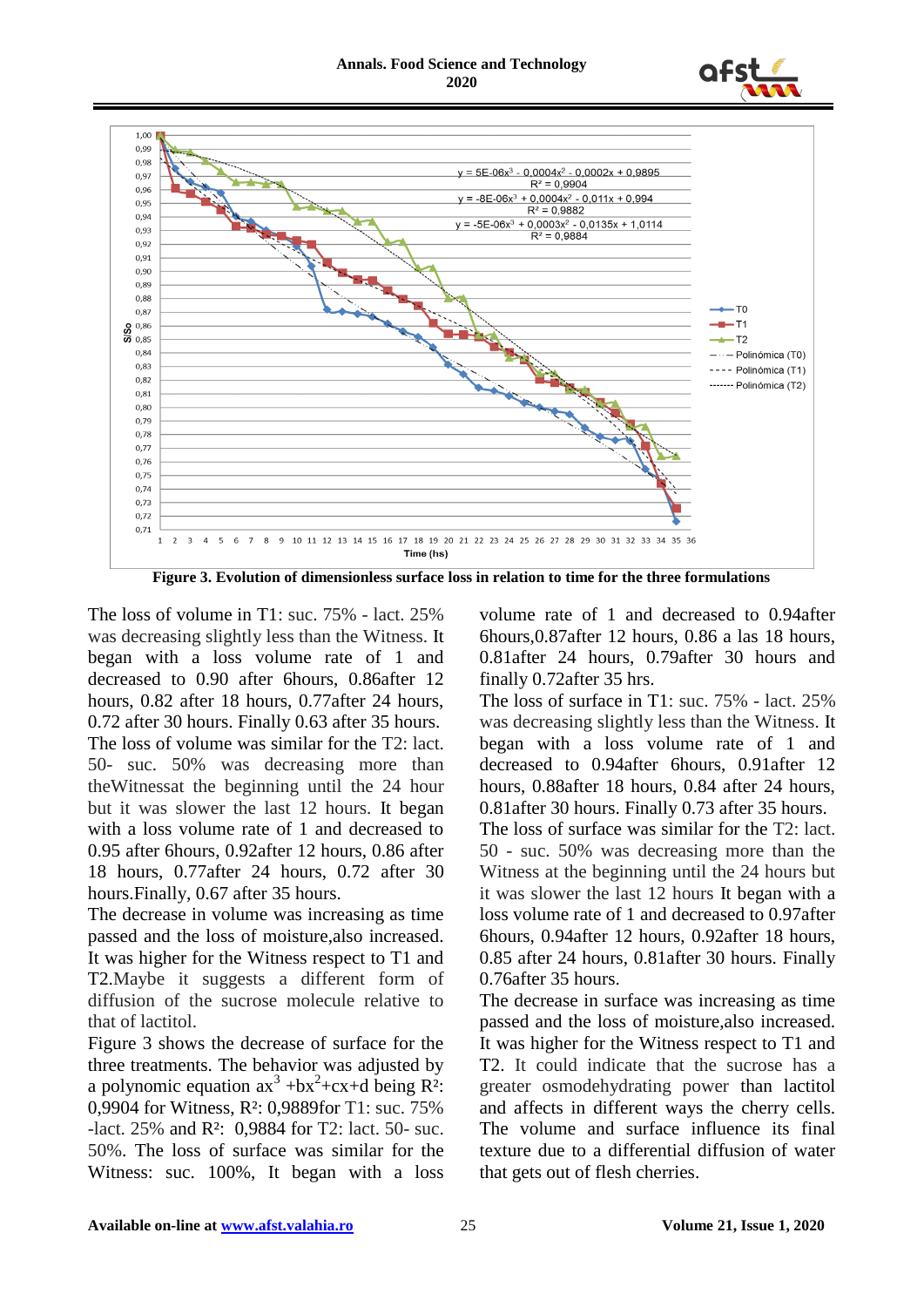#### **Annals. Food Science and Technology 2020**





**Figure 4. Experimental data fitting compared to the model of Lozano, Ratti and Ochoa for T0**

Figure 4 represents variation rates volume V /  $V_0$  versus variation moisture rates for the Witness: 100% suc. for the adjustment of the third order polynomial equation  $y = 0.1839x3$ .  $0.0876x^2 + 0.3754x + 0.5456$  with a high degree of adjustment: R²: 0.9796. It has been compared to the Model Lozano, Ochoa and Ratti"sModels.

For Witness: 100% suc., it can be seen that for the same moisture rate  $X/X_0 = 1$ , at the initial time, started from a volume rate of Experimental Polynomic Model, Ochoa and Lozano's Models  $V/V_0 = 1$ , while the Ratti's model had a  $V/V_0 = 0.99$ . Then for a moisture rate  $X/X_0 = 0.83$  the volume rate for the Experimental model was  $V/V_0= 0.91$ , 0.86 for Ratti's model, 0.79 for Ochoa's model and 0.80 for Lozano's model.

For a moisture rate  $X/X_0 = 072$  the volume rate of Experimental model was  $V/V_0$ = 0.81, 0.79 for Ratti"s model, 0.70 for Ochoa"s model and 0.68 for Lozano"s model. For a moisture rate  $X/X_0= 0.63$  the volume rate of Experimental model was  $V/V_0 = 0.79$ , 0.72 for Ratti's model, 0.64 for Ochoa"s model and 0.58 for Lozano"s model. For a moisture rate  $X/X_0 = 0.49$  the volume rate of Experimental model was  $V/V_0=$  0.73, 0.61 for Ratti"s model, 0.57 for Ochoa"s model and  $0.41$  for Lozano's model.

For a moisture rate  $X/X_0 = 0.37$  the volume rate of volume rate for the Experimental model was  $V/V_0$ = 0.69, 0.52 for Ratti's model, 0.52 for Ochoa's model and 0.27 for Lozano's model. Finally for a moisture rate  $X/X_0 = 0.23$ the volume rate of volume rate for the Experimental model was  $V/V_0$ = 0.61 for the Experimental model the volume rate  $V/V_0$  is = 0.42 for Ratti"s model, 0.48 for Ochoa"s model and 0.12 for Lozano"s model.

In other words, in this case, all the models had similar behavior than the Experimental model, until that the moisture rate was  $X/X_0=0.63$ . When the moisture rate for the Experimental model was  $X/X_0= 0.49$  approximately, it continued being slightly similar for Ratti and Ochoa"s models, but not for Lozano"s model. For a moisture rate of  $X/X_0 = 0.37$  the volume rate for the Experimental model was  $V/V_0=$ 0.69. At this point Ratti and Ochoa"s model converged in a volume rate of  $V/V_0 = 0.52$  and from there, the Ochoa's model became more similar to the Experimental model than the Ratti's model up to the end. Lozano's model was the one that least behaved to the Experimental model.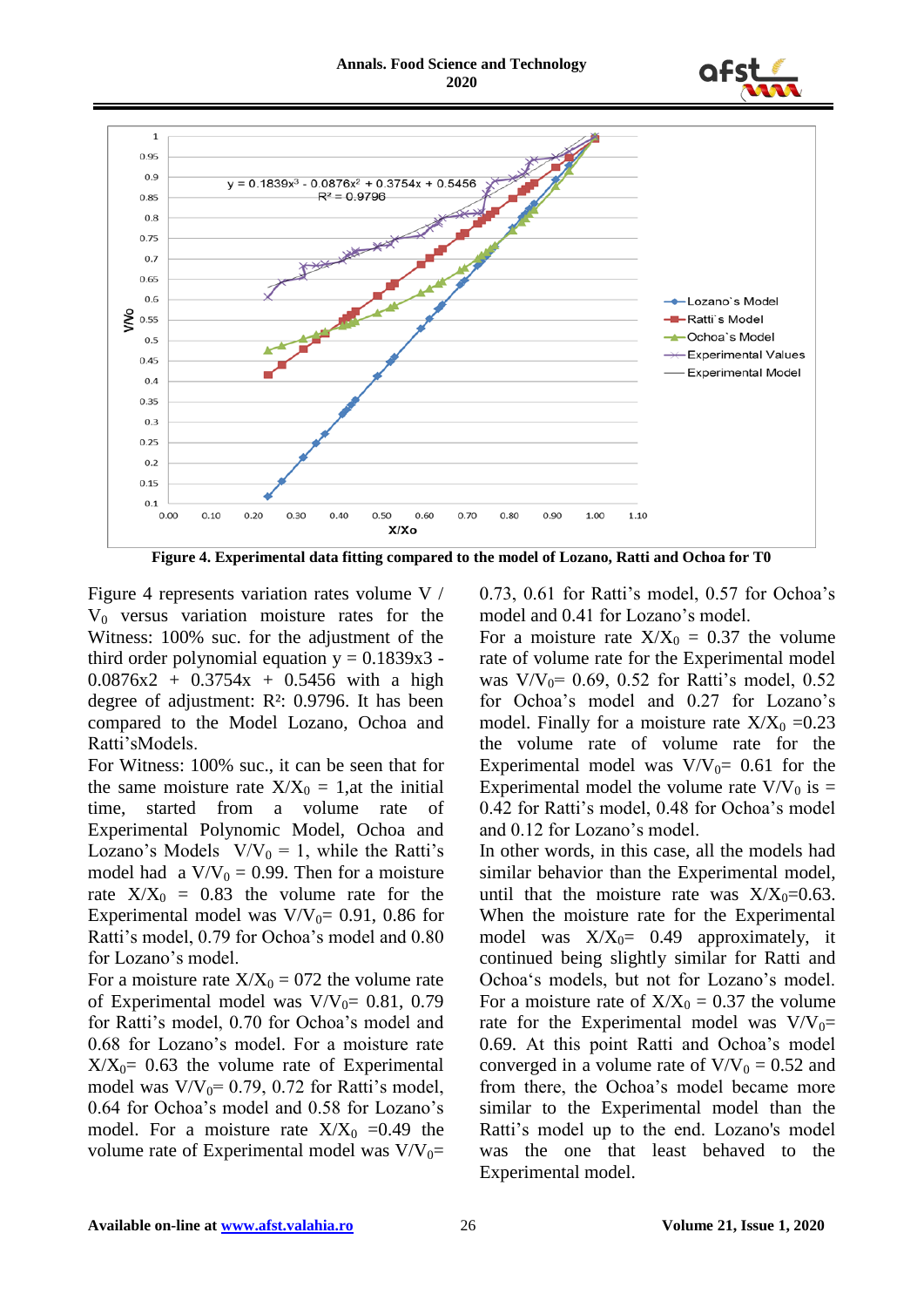



**Figure 5. Experimental data fitting compared to the model of Lozano, Ratti and Ochoa for T1**

Figure 5 represents variation rates volume  $V/V_0$  versus variation moisture rates for the T1: sucrose 75% lactitol 25%, for the adjustment of the third order polynomial equation  $y = 1.78x^3$  $-3.6893x^{2} + 2.916x + 0.0045$  with a high degree of adjustment: R²: 0.9836. It has been compared to the Lozano, Ochoa and Ratti"sModels.

For T1: suc. 75% - lact. 25%, it can be seen that for the same moisture rate  $X/X_0 = 1$  the volume rate were  $V/V_0 = 1$  for the Experimental, Model, Ochoa and Lozano"s Models, while the Ratti's model had a  $V/V_0 =$ 0.99. Then for a moisture rate  $X/X_0 = 0.85$  the volume rate for the Experimentalwas  $V/V_0=$ 0.90, 0.88 for Ratti"s model, 0.81 for Ochoa"s model and 0.82 for Lozano"s model. For a moisture rate  $X/X_0 = 0.74$  the volume rate of Experimental model was  $V/V_0= 0.86, 0.80$  for Ratti's model, 0.72 for Ochoa's model and 0.71 for Lozano's model.

For a moisture rate  $X/X_0 = 0.63$  the volume rate of Experimentalmodel was  $V/V_0$ = 0.83, 0.72 for Ratti"s model, 0.64 for Ochoa"s model and 0.58 for Lozano"s model. After that for a moisture rate  $X/X_0 = 0.52$  the volume rate of Experimental model was  $V/V_0= 0.78$ , 0.63 for Ratti's model, 0.58 for Ochoa's model and 0.45 for Lozano's model.

Then, for a moisture rate  $X/X_0 = 0.44$  the volume rate of volume rate for the Experimental model was  $V/V_0$ = 0.73, 0.57 for Ratti's model, 0.55 for Ochoa's model and 0.35 for Lozano"s model. Finally for a moisture rate  $X/X_0 = 0.34$  the volume rate of volume rate for the Experimental model was  $V/V_0= 0.60, 0.49$ for Ratti"s model, 0.51 for Ochoa"s model and 0.24 for Lozano"s model.

In other words, all the models had similar behavior until the moisture rate was  $X/X_0=$ 0.86-0.74 approximately. After that, the Experimental model was slightly similar for Ratti's model.

At the moisture rate  $X/X_0=$  0.63 for the Experimental model, the Ochoa's models began an approach to Ratti'smodel. Finally, the Ochoa's model ended up with almost the same value for the Ratti"s model. In this case, Lozano's model was the one that least resembles to the experimental model.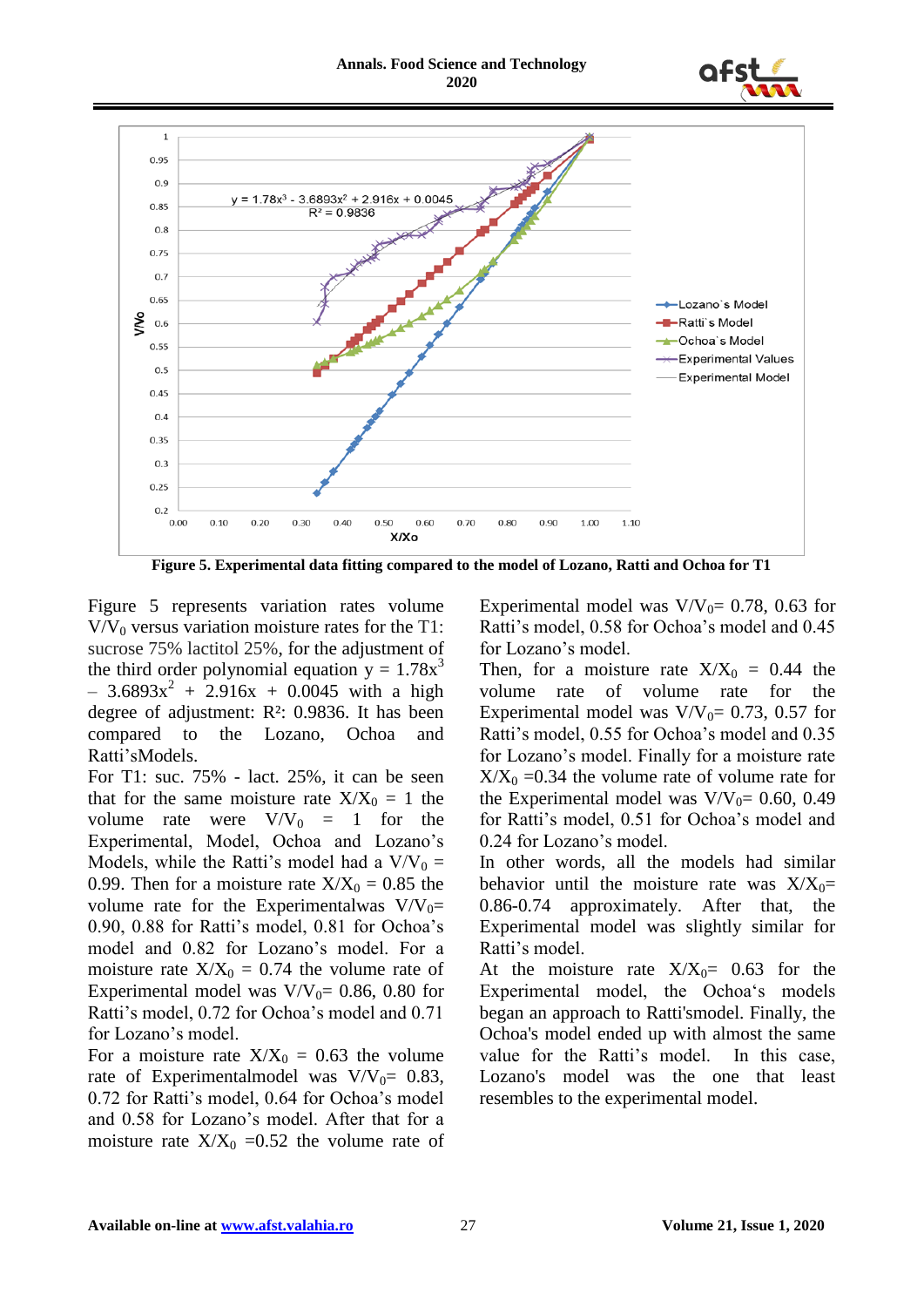



**Figure 6. Experimental data fitting compared to the model of Lozano, Ratti and Ochoa for T2**

Figure 6 represents variation rates volume  $V/V_0$  versus variation moisture rates for the T2: lact.  $50 - \text{suc. } 50\%$ , for the adjustment of the third order polynomial equation  $y = -0.0362x^3$  $-0.9069x^{2} + 1.9434x - 0.0124$  with a high degree of adjustment: R²: 0. 9873 It has been compared to the Lozano, Ochoa and Ratti"sModels.

For T2: lact. 50% - suc. 50%,it can be seen that for the same moisture rate  $X/X_0 = 1$ , at the initial time, started from a volume rate of Experimental Polynomic Model, Ochoa and Lozano's Models  $V/V_0 = 1$ , while the Ratti's model had a  $V/V_0 = 0.99$ . Then for a moisture rate  $X/X_0 = 0.87$  the volume rate for the Experimental model was  $V/V_0= 0.96, 0.90$  for Ratti's model, 0.83 for Ochoa's model and 0.85 for Lozano"s model. After that, for a moisture rate  $X/X_0 = 0.76$  the volume rate for the Experimental model was  $V/V_0= 0.92$ , 0.81 for Ratti"s model, 0.73 for Ochoa"s model and 0.72 for Lozano's model. For a moisture rate  $X/X_0 =$ 0.66 the volume rate of Experimental model was  $V/V_0$ = 0.88, 0.74 for Ratti's model, 0.65 for Ochoa's model and 0.61 for Lozano's model. Then for a moisture rate  $X/X_0 = 0.58$ the volume rate of Experimental model was  $V/V_0$ = 0.79, 0.67 for Ratti's model, 0.61 for Ochoa"s model and 0.51 for Lozano"s model.

For a moisture rate  $X/X_0 = 0.51$  the volume rate of Experimental model was  $V/V_0$ = 0.73, 0.62 for Ratti's model, 0.57 for Ochoa's model and 0.43 for Lozano"s model. Finally for a moisture rate  $X/X_0 = 0.42$  the volume rate of volume rate for the Experimental model was  $V/V_0=$ 0.67, 0.56 for Ratti"s model, 0.54 for Ochoa"s model and 0.34 for Lozano's model.

In this case, all models behaved similarly up to the moisture rate of  $X/X_0 = 0.76$ . Then, the Ochoa"s Model began to approach the Ratti"s Model until it almost converged with the Ratti's Model in the final moisture rate  $X/X_0 =$ 0.42. However, for this case, the Lozano Model was also different in relation to the experimental model.

### **4. CONCULSIONS**

The shrinking phenomena of cherries in osmotic dehydration with different formulations was quantified.

The Witness suc.100% was the treatment with greater osmodehydrating power in front the T1: suc.75% - lact. 25% and the T2: suc.50% lact.50%. The difference of osmotic dehydration between the different treatments was an average of 10% at the end of its treatment respectively.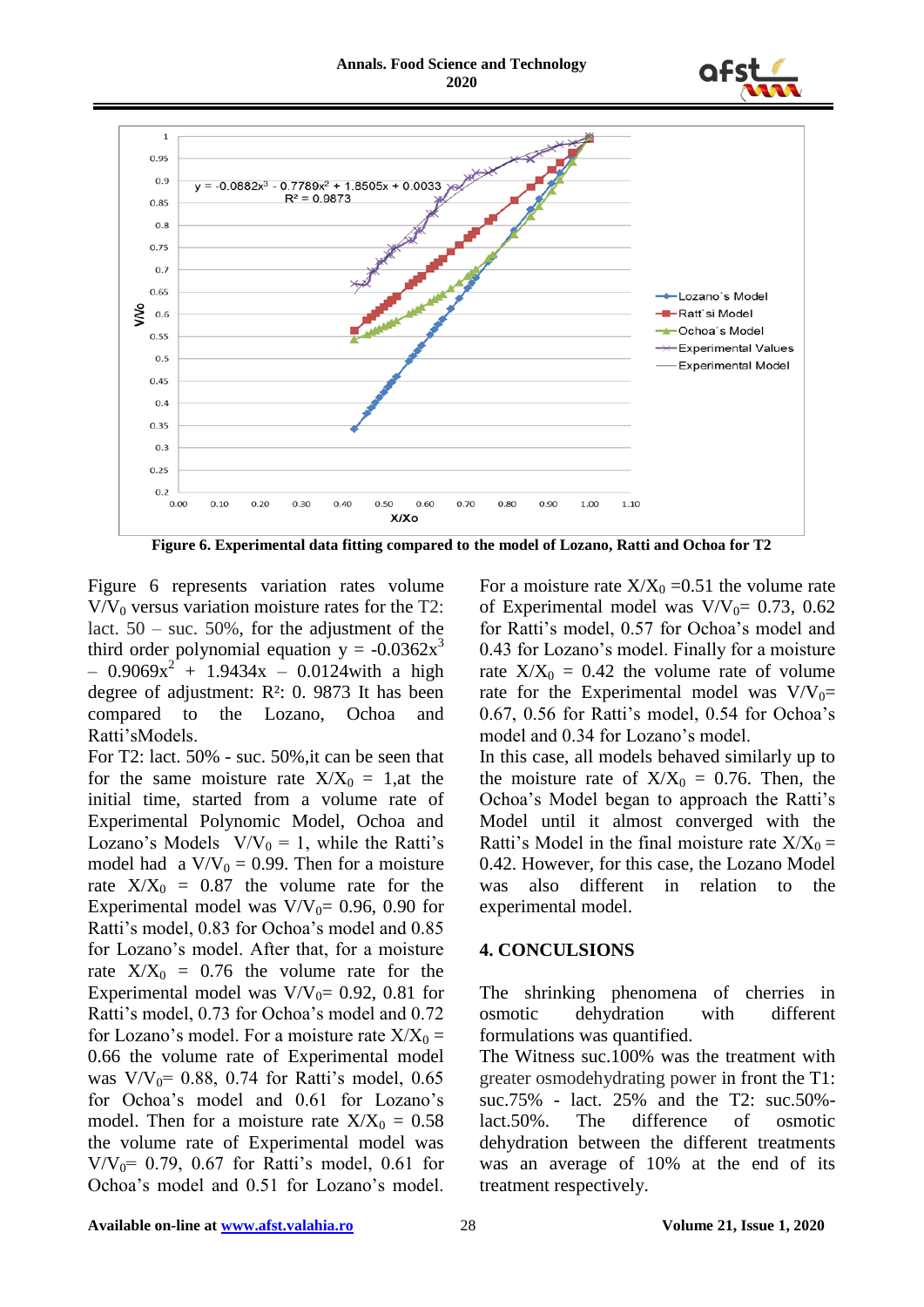

In the first 13 hoursof trials all the treatment lost the most of its weight.

The osmotic dehydration with the different formulations used in the trials modified the volume and surface of cherries "increscento"during the time of process. Itwas shown in a decrease of volume rate and surface rate.

The behavior of volume rate was adjusted by a polynomic equation  $ax^3 + bx^2 + cx + d$  being R<sup>2</sup>: 0.9903 for witness, R²: 0.9895 for T1: suc. 75% - lact. 25% and R²: 0.9889 for T2: lact. 50% suc. 50%. It was higher for the Witness in comparison to T1 and T2 respectively.

The behavior of surface rate was adjusted by a polynomic equation  $ax^3 + bx^2 + cx + d$  being  $R^2$ : 0.9904 for witness, R²: 0.9889 for T1: suc. 75% - lact. 25% and R²: 0,9884 for T2: lact. 50% suc. 50%. The diminish of surface rate, was higher for the Witness infront to T1 and T2 respectively.

In all the treatments the Experimental Polynomic Model showed the best adjust for the data as the first approximation to model the shrinking phenomena. This had a high degree of adjustmet with R²: 0.9836 for the Witness suc. 100%,R²:0.9836 toT1: suc.75%-25% lact. and R²: 0. 9873 to T2: lact. 50% - suc. 50%. This model was a good and first approximation to describe the phenomena of cherry shrinking by osmotic dehydration in the trials conditions. The Ratii and Ochoa"s models were an acceptable option to validate the datas, but it is important to consider them as models of the shrinking phenomenon in convective conditions. The Lozano"s model was the worst option to the datas in this case.

## **5. ACKNOWLEDGEMENT**

CONICET, UTN FRM Argentina; EstablecimientoCarletii S.A (donor of cherries). Ingredion (donor polyalcohols).

This Project was financed by Secyt PID ALUTIME 0004413TC "Study of the phenomenon of diffusion during osmotic dehydration in fruits and preserves with low digestibility carbohydrates".

#### **6. REFERENCES**

- [1]. Abalone, R. M., Lara, M. A., Gaspar, R., &Piacentini, R. D. (1994). Drying of biological products with significant volume variation. Experimental and modeling results for potato drying. Drying Technology, 12(3), 629– drying. Drying Technology, 12(3), 629– 647.https://doi:org/10.1080/07373939408959981.
- [2]. Aires, J. E. F., Silva, W. P., Aires, K. L. C. A. F., Silva Júnior, A. F. & Silva, C. M. D. P. S. (2017). Description of osmotic dehydration of apple using two-dimensional diffusion models considering shrinkage and variations in process parameters. Drying Technology. [https://doi.org/10.1080/07373937.2016.1218891.](https://doi.org/10.1080/07373937.2016.1218891)
- [3]. Aires, K. L. C. A. F., Silva, W. P., Aires, J. E. F., Silva Júnior, A. F.& Silva, C. M. D. P. S. (2018). Apple osmotic dehydration described by three dimensional numerical solution of the diffusion equation. Drying Technology. ISSN: 0737-3937. https://doi.org/10.1080/07373937.2018.1431274.
- [4]. Alzamora, S.M., Gershenson, L.N., Vidales, S.L., Nieto, A., (1997). Structural changes in the minimal processing of fruits: some effects of blanching and sugar impregnation. Some effects of blanching and sugar impregnation.
- [5]. Arnosti, S., Jr., Freire, J. T., & Sartori, D. J. M. (2000). Analysis of shrinkage phenomenon in Brachiariabrizantha seeds. Drying Technology,18(6), 1339–1348.https://doi: org/10.1080/07373930008917780.
- [6]. Crapiste, G. H., Whitaker, S., &Rotstein, E. (1988). Drying of cellular material. Mass transfer theory. Chemical Engineering Science,43(11),2919–2928. [https://doi.org/10.1016/0009-2509\(88\)80045-9.](https://doi.org/10.1016/0009-2509(88)80045-9)
- [7]. Diehl K. C.yHamman,D.D. (1980). Relationships between sensory profile parameters and fundamental mechanical parameters for raw potatoes, melons and apples. Journal of Texture Studies.10. 401-420. [https://doi.org/10.1111/j.1745-](https://doi.org/10.1111/j.1745-4603.1980.tb00867.x) [4603.1980.tb00867.x.](https://doi.org/10.1111/j.1745-4603.1980.tb00867.x)
- [8]. Ferrando, M., Spiess, W.E.L. (2001). Cellular response of plant tissue during the osmotic treatment with sucrose, maltose and trehalose solutions.Journal of Food Engineering 49,115–127 https://doi.org/10.1016/S0260-8774(00)00218-1.
- [9]. Giner, S. A. (1989). Rough rice properties: Grain density versus moisture, bed resistance to airflow and kinetic parameters of drying at ambient temperature. Latin American Research, 19, 75–82.
- [10]. Jovitt, R.(1974). The terminology of food texture. Journal of Texture studies.5.351-358. https://doi.org/10.1111/j.1745- 4603.1974.tb01441.x.
- [11]. Ketelaars, A. A. J., Jomaa, W., Puiggali, J. R., &Coumans, W. J. (1992).Drying shrinkage and stresses. In A. S. Mujumdar (Ed.), Drying "92(pp.